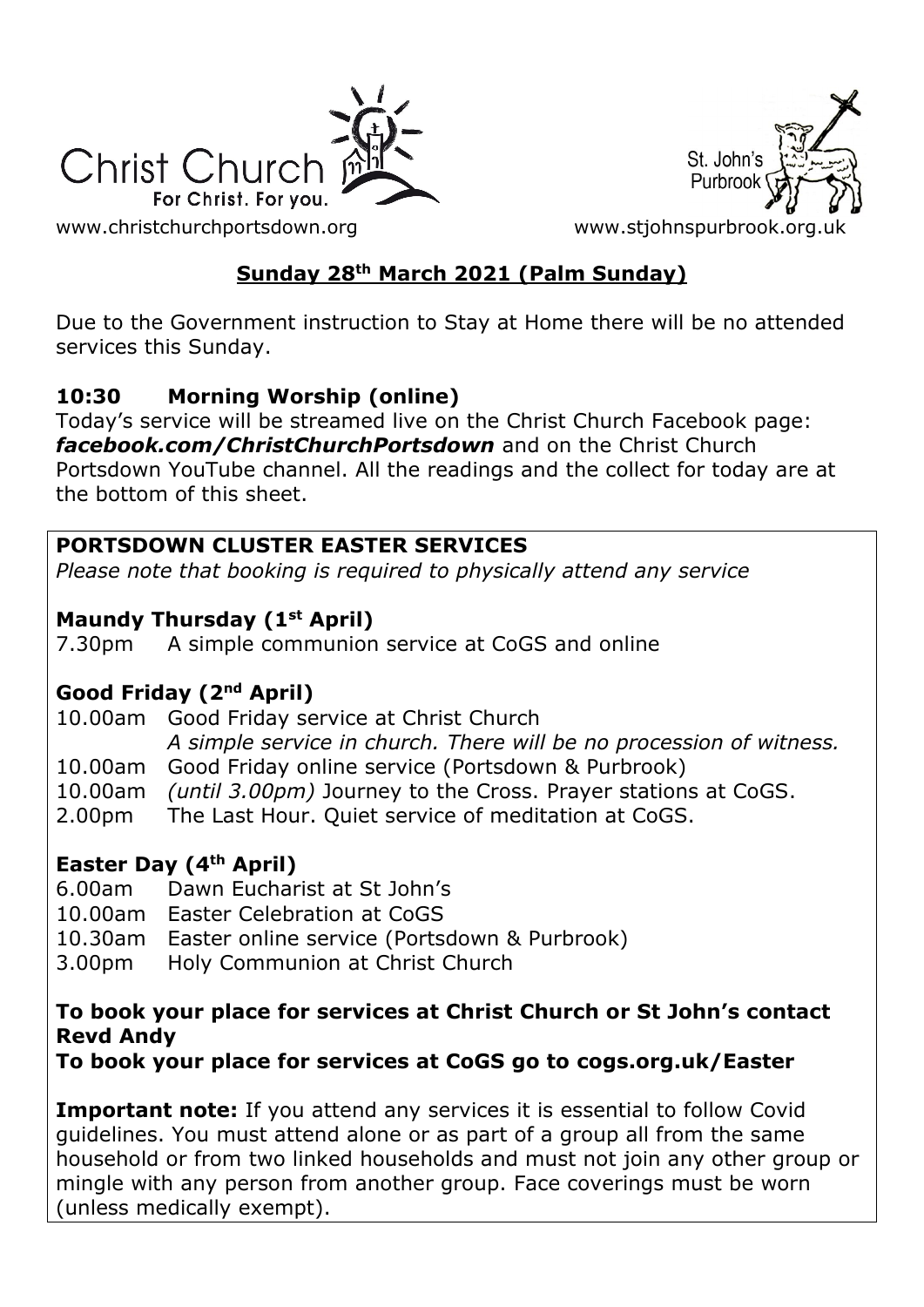# **Sunday Services from 11th April**

On 11th April and following Sundays, attended services will be held at: **9.30am** at St John's

#### **11.00am** at Christ Church

You will not need to book for these services (although they are subject to a reduced capacity). Anyone is welcome to attend the services at either church. The online service will continue at **10.30am** each Sunday.

#### **Other opportunities for worship this week:**

- The Church of England national service on facebook.com/thechurchofengland from 9.00am on Sunday
- Sunday Worship on BBC1 (Sunday 11.00am)
- Songs of Praise on BBC1 (Sunday 1.15pm)
- The Wintershall production of The Passion of Jesus will be shown at facebook.com/Wintershallplay at 12.00 noon and 3.00pm on Friday
- Several other churches are also streaming services, which can be watched online at any time during the week.
- Our services from previous weeks are available to watch on the Christ Church YouTube channel or via achurchnearyou.com.

# **DAILY HOPE PHONE LINE**

The Church of England's free phone line of hymns, reflections and prayers is still available 24 hours a day at no charge on 0800 804 8044.



### **MISSION OF THE MONTH**

Christ Church's Mission of the Month for March is Tearfund. Donations can be made to support the work of Tearfund at tearfund.org/get-involved/donate

| <b>CONTACTS</b>      |                                            |
|----------------------|--------------------------------------------|
| <b>Vicar</b>         | Revd Andy Wilson (day off Monday)          |
|                      | vicar@christchurchportsdown.org            |
|                      | purbrookvicar@gmail.com                    |
| <b>Associate</b>     | <b>Revd Laura Cameron</b>                  |
| <b>Minister</b>      | revdlauracameron@gmail.com                 |
| Curate               | <b>Revd Matt Grove</b> (day off Friday)    |
|                      | matt.grove@christchurchportsdown.org       |
| <b>Churchwarden</b>  | <b>Stephen Anderson</b>                    |
| <b>CCP</b>           | stephen.anderson@christchurchportsdown.org |
| <b>Churchwarden</b>  | <b>Karina Golledge</b>                     |
| <b>CCP</b>           | thegolledges@btinternet.com                |
| <b>Administrator</b> | <b>Emma Evans</b>                          |
|                      | parish.office@christchurchportsdown.org    |
| <b>Hall Manager</b>  | Jacqui Wilson                              |
| <b>CCP</b>           | hall.manager@christchurchportsdown.org     |
| Website              | <b>Matt Doe</b>                            |
|                      | webmaster@christchurchportsdown.org        |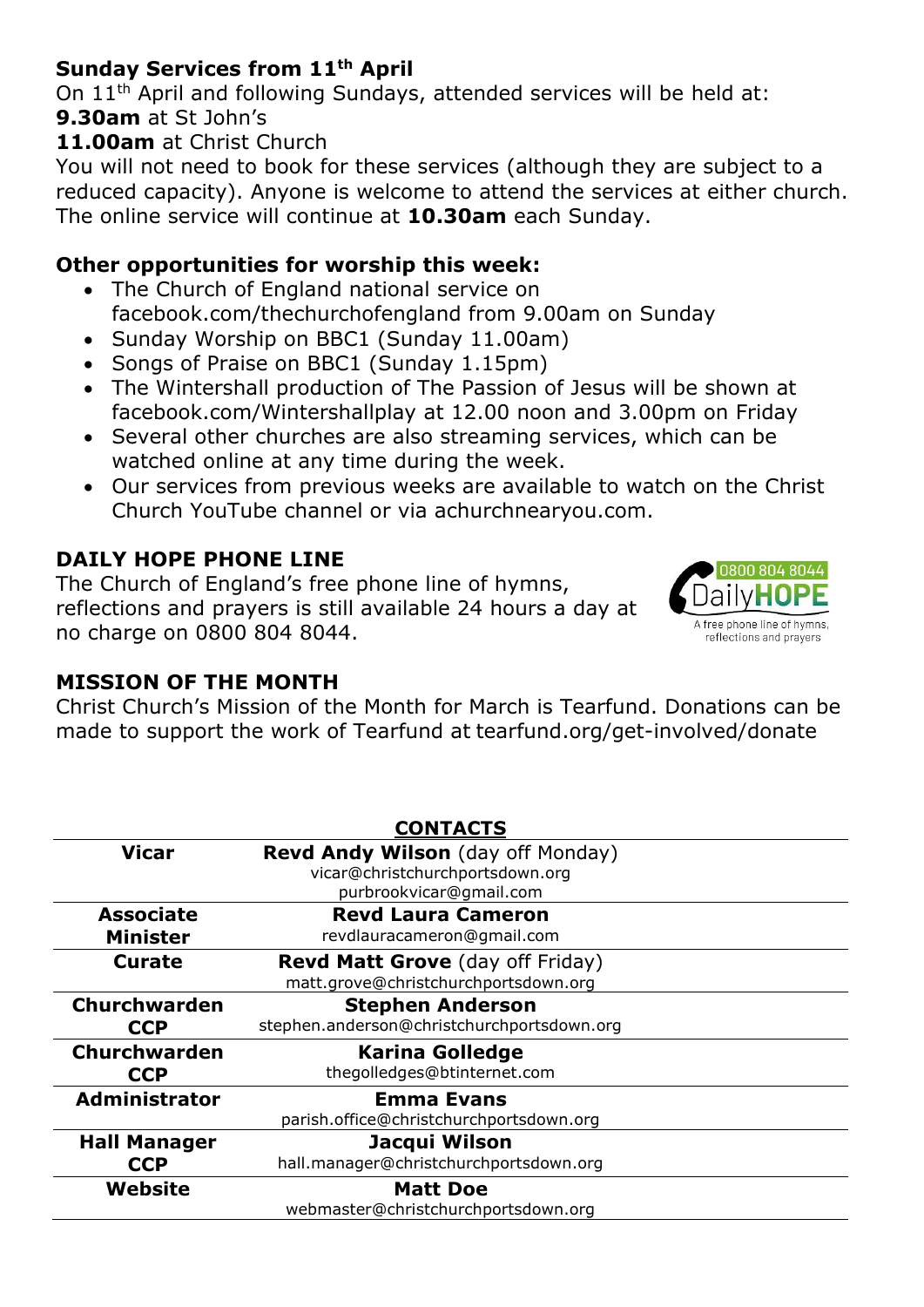### **Sunday 28 March 2021**

Palm Sunday

### **Collect**

True and humble king, hailed by the crowd as Messiah: grant us the faith to know you and love you, that we may be found beside you on the way of the cross, which is the path of glory. Amen.

# **Readings**

# **Isaiah 50:4–9a**

<sup>4</sup> The Lord God has given me the tongue of a teacher, that I may know how to sustain the weary with a word. Morning by morning he wakens— wakens my ear to listen as those who are taught.  $5$  The Lord God has opened my ear, and I was not rebellious, I did not turn backwards. <sup>6</sup> I gave my back to those who struck me, and my cheeks to those who pulled out the beard; I did not hide my face from insult and spitting.  $7$  The Lord God helps me; therefore I have not been disgraced; therefore I have set my face like flint, and I know that I shall not be put to shame;  $8$  he who vindicates me is near. Who will contend with me? Let us stand up together. Who are my adversaries? Let them confront me.  $9$  It is the Lord God who helps me; who will declare me guilty?

### **Psalm 31:9–16**

 $9$  Have mercy on me, Lord, for I am in trouble; my eye is consumed with sorrow, my soul and my body also.  $10$  For my life is wasted with grief, and my years with sighing; my strength fails me because of my affliction, and my bones are consumed.  $11$  I have become a reproach to all my enemies and even to my neighbours, an object of dread to my acquaintances; when they see me in the street they flee from me.  $12$  I am forgotten like one that is dead, out of mind; I have become like a broken vessel.  $^{13}$  For I have heard the whispering of the crowd; fear is on every side; they scheme together against me, and plot to take my life. <sup>14</sup> But my trust is in you, O Lord. I have said, 'You are my God. <sup>15</sup> 'My times are in your hand; deliver me from the hand of my enemies, and from those who persecute me. <sup>16</sup> 'Make your face to shine upon your servant, and save me for your mercy's sake.'